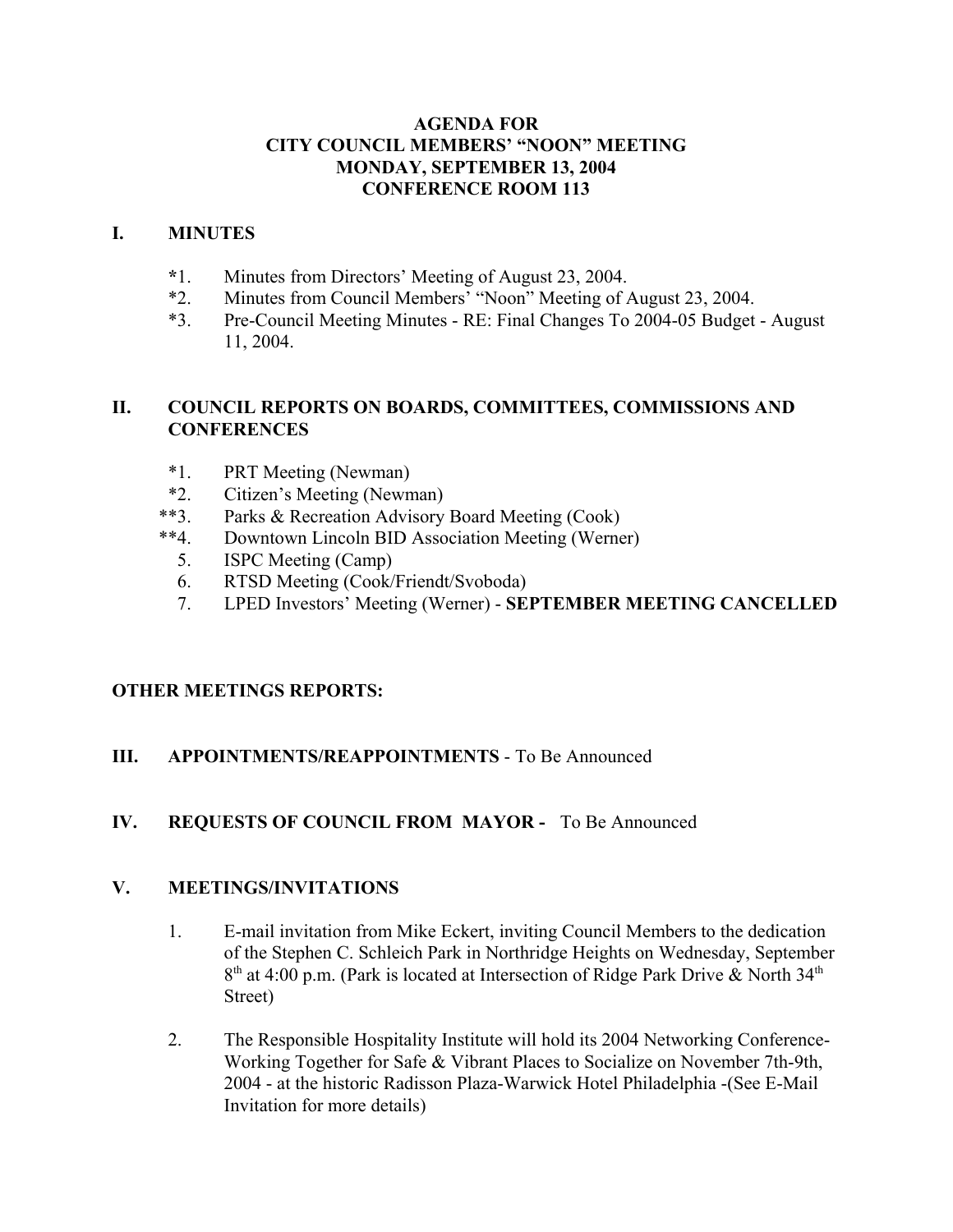- 3. Lincoln Action Program  $40<sup>th</sup>$  Anniversary Celebration would like to personally invite each of you to be an honored guest at the celebration - The Reception on Thursday, September 30, 2004 - At The Embassy Suites (downtown Lincoln) from 4:00 p.m. to 6:00 p.m. - with a short presentation scheduled to begin at 5:15 p.m. - RSVP to Ann Ames at 471-4515 or by E-Mail - (See Invitation)
- 4. Lincoln Chamber of Commerce -VIP Reception to celebrate & honor Lincoln's new Superintendent of Schools, Dr. Susan Gourley, and J.B. Milliken, President of the University of Nebraska at Lincoln - on Wednesday, September 29, 2004 from 5:00 p.m. to 6:00 p.m. at Lincoln Chamber of Commerce, 1135 "M" Street, Suite 200 in the Lincoln Room - RSVP by Sept. 22<sup>nd</sup> to Joan Spath at 434-5336 or by E-Mail - (See Invitation)
- 5. ALN Medical Management Expansion and Ribbon Cutting on Friday, September 17, 2004 at  $11:00$  a.m. - at ALN Medical Management, 4433 South  $70<sup>th</sup>$  Street -Lunch will be served at  $11:30$  a.m. - RSVP by Sept.  $10<sup>th</sup>$  to Terri Tenopir at 437-7873 - (See Invitation)
- 6. 2004 Nebraska Economic Forums Omaha Branch Federal Reserve Bank of Kansas City - Forum in Lincoln on Wednesday, October 6, 2004 at the Embassy Suites Hotel - (The Program, Registration at 5:30 p.m. - No charge to attend, but registration is required, Please see the enclosed registration information RSVP by Sept.  $27<sup>th</sup>$ ) (See Brochure for more details and RSVP form)
- 7. NAACP Freedom Fund Banquet, 2004 (Theme) Brown 50 Years and Beyond: Promise and Progress - Rev. Nelson B. Rivers, III, Chief Operating Officer of the NAACP - on Saturday, November 13, 2004 - Social at 6:30 p.m. - Program at 7:00 p.m. - at The Cornhusker Hotel - Banquet tickets: Adults \$35.00 - Please sent ticket RSVP form  $\&$  payment by Oct.  $22<sup>nd</sup>$  - (See Invitation)
- 8. Updowntowners 2004 Annual Recognition Luncheon on Wednesday, September 29, 2004 from 11:30 a.m. to 1:00 p.m. at Embassy Suites Hotel - \$15.00 per member/ \$20.00 per non-member - RSVP by Sept. 24<sup>th</sup> to 434-6507 - (See Invitation)
- 9. The Lincoln Children's Museum 15<sup>th</sup> Anniversary Crystal Ball on Friday, October 15, 2004 at The Rococo Theatre,  $13<sup>th</sup> \& ^{\circ}P^{\prime}$  Streets - 6:00 p.m., Reception  $\&$ silent auction begins - 7:00 p.m., Dinner followed by live auction  $\&$  special presentation - Cost  $$125.00$  individual seats - RSVP by Oct.  $1<sup>st</sup>$  - (See Invitation)

### **VI. MISCELLANEOUS - (Continued on next page)**

\*1. Discussion regarding cigarette butts around County-City Building -5 minutes. (Requested by Terry Werner)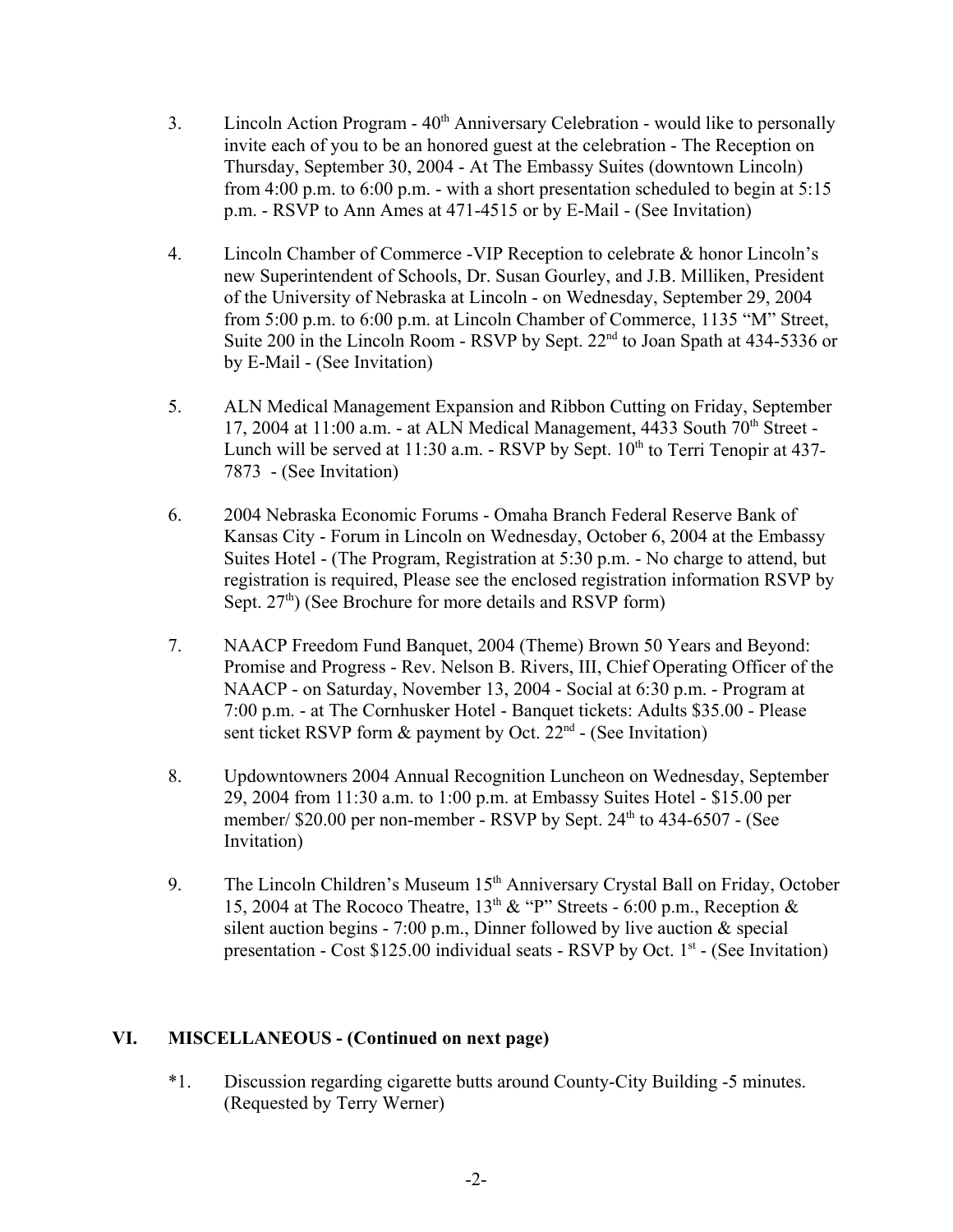- \*2. Discussion regarding attached subscription-(See Attachment)
- 3. Discussion regarding Photocopy Procedures for Council Packets.

## **VII. CITY COUNCIL MEMBERS**

### **VIII. ADJOURNMENT**

#### **\*HELD OVER FROM AUGUST 30, 2004. \*\*HELD OVER FROM SEPTEMBER 6, 2004.**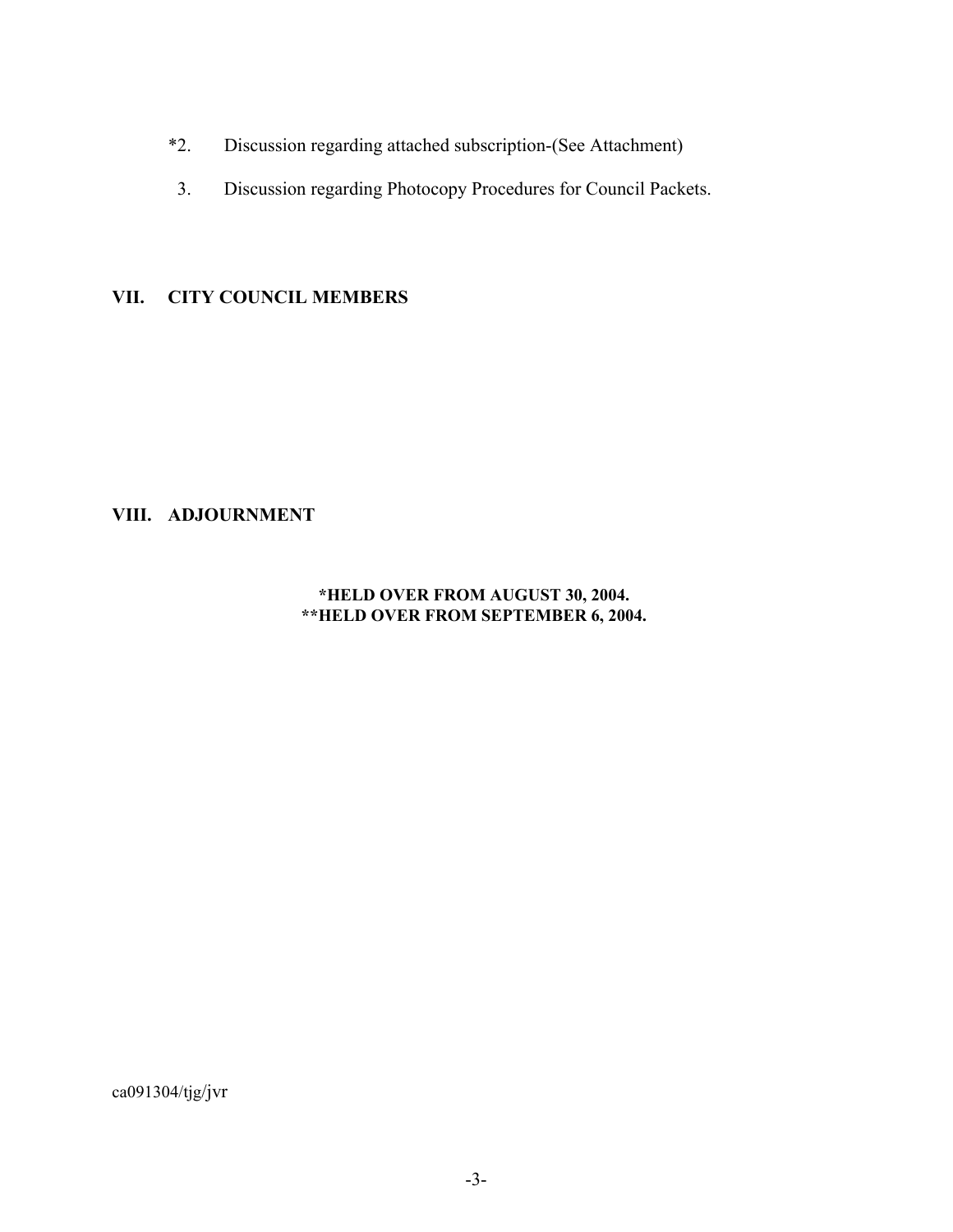## **MINUTES CITY COUNCIL MEMBERS' "NOON" MEETING MONDAY, SEPTEMBER 13, 2004** *CONFERENCE ROOM 113*

*Council Members Present:* Terry Werner, Chair; Ken Svoboda, Vice-Chair; Jon Camp, Jonathan Cook, Glenn Friendt, Annette McRoy, Patte Newman; ABSENT: None

*Others Present:* Mark Bowen, Ann Harrell, Corrie Kielty, Mayor's Office; Joan Ray, Council Secretary; Joan Ross, City Clerk; Dana Roper, City Attorney; Darrell Podany, Aide to Council Members Camp, Friendt and Svoboda; Nate Jenkins, Lincoln *Journal Star* representative

## **I MINUTES**

- 1. Minutes from Directors' Meeting of August 23, 2004.
- 2. Minutes from Council Members' "Noon" Meeting of August 23, 2004.
- 3. Pre-Council Meeting Minutes RE: Final Changes To 2004-05 Budget August 11, 2004.

Mr. Werner requested a motion to approve the above-listed minutes. Ken Svoboda moved approval of the minutes as presented. Annette McRoy seconded the motion which carried by unanimous consent of the Council Members.

## **II. COUNCIL REPORTS ON BOARDS, COMMITTEES, COMMISSIONS AND CONFERENCES -**

1. PRT (Newman) Ms. Newman reported that the PRT went through about 10 cases. She pointed out that currently, out of the ten, one had been prosecuted through the courts. Two were going to be prosecuted - for one there was a court date and one had a sentencing date. She noted that some of these cases don't just quietly resolve themselves, they do need judicial follow-up.

2. CITIZEN'S MEETING (Newman) Ms. Newman reported that at the Citizen's meeting there had only been about 10 people present. Terry Uland came and reported on Neighborhoods, Inc. and all the programs with which they're involved. It was a great and very informative program and Ms. Newman felt it was rather disappointing that more people hadn't shown up.

3. PARKS & RECREATION ADVISORY BOARD (Cook) Mr. Cook reported that the Parks & Recreation Board had received a presentation from the Witherbee Neighborhood Association with input from the Park Neighborhood Association at  $40^{th}$  & "A" as well. They gave a very impressive presentation for the creation of a small park near  $40^{th}$  and Randolph, which the City had turned down for the Randolph Square development. Apparently the property owner there is interested in perhaps selling his land for use as a park. The money from the sale of the Woods Park land for the Health Department [expansion] would help pay for that. Mr. Cook noted that there is still a lot more discussion to be held and many more opinions to be considered. There will be a committee meeting to discuss this and then, it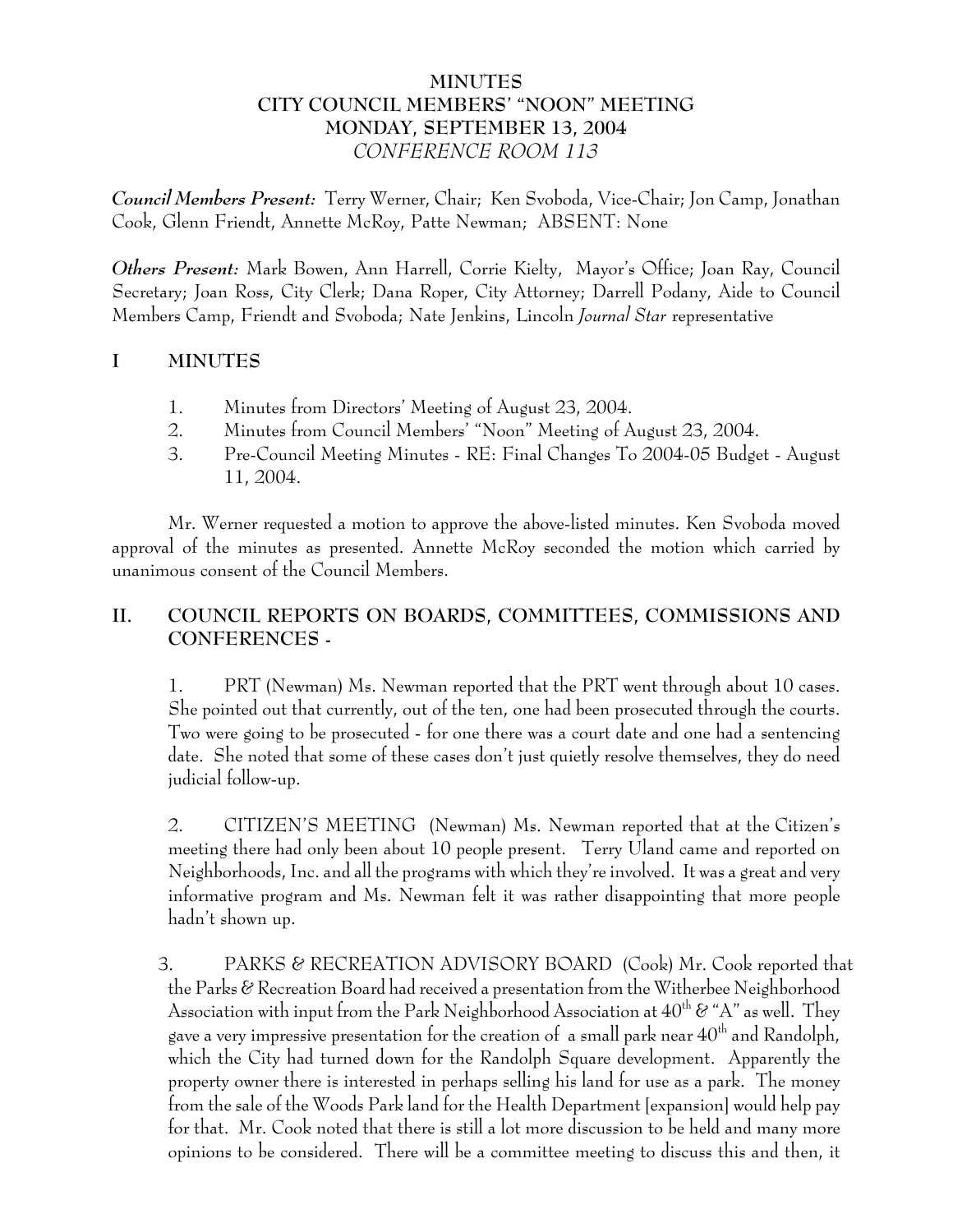would come back to the Park & Rec. Advisory Board. Ultimately, this may come before the Council because in deciding whether or not the Woods Park money is used to buy park land here or someplace else...there isn't really anything specific in the CIP...the City Council would have to approve any of those expenditures.

Mr. Cook commented that there had been discussion on how to renovate Pinewood Bowl. There was an understanding, regarding the alcohol issue - which was very controversial last time, that alcohol sales is not a way to get more folks into the Pinewood Bowl. There may need to be some improvements to allow the existing, current performances to go and expand a little. Mr. Cook was not sure that there would be a chance to bring some major performances in there from out-of-state.

Mr. Cook reported that there are still discussions, under a formal working committee, on potential long-term funding sources for the Parks Department.

He noted that the Stephen C. Schleich Park dedication had been *very* nice. There is more than the manicured area of the park - there is a wetlands area near the creek which goes way out for an expansive view with natural vegetation that makes for a pleasing contrast and provides a very nice setting.

Mr. Friendt felt the City Council was not attuned with the [neighborhood parks] issue and felt it would behoove the City to have a City-wide GIS look at where parks are currently located and who has access and how far away that access is to the neighborhood. He noted that one neighborhood association lobbying the Council should not hold such sway. Mr. Cook responded that one of the discussion issues here is whether or not we should be [inaudible] It is one thing to sell park land - it's another to use the money from the sale of that park land to buy land at  $134<sup>th</sup>$  & "A" - as opposed to keeping it somewhere in the [City's] core where there may be a need. That's the kind of a policy that the Council needs to think more about. There are a number of maps and in looking at those maps, the Parks Department was shown that a park area could be justified in this particular area.

Mr. Friendt commented that on the outer edges - aren't we requiring the developers to donate the land for parks? Mr. Cook answered that for community parks the City still has to put together the money to buy those, noting that we're only collecting impact fees for small neighborhood parks.

 4. DOWNTOWN LINCOLN BID ASSOCIATION MEETING (Werner) Mr. Werner reported that he had missed the meeting, but they had Kent Seacrest there to make a presentation on Antelope Valley. Ms. Harrell noted that it had been a relatively low-key meeting.

Mr. Werner did report that the Downtown Master Plan and the Parking Study were both moving forward. The Parking Study, today and tomorrow, will have discussion by a panel of consultants who have come to Lincoln to make some recommendations to the contractor - the person doing the consulting. Mr. Werner thought it was a very good panel make-up. They had someone from Boulder [CO], someone from Fort Collins [CO], someone from Toledo [OH] and the President of the International Downtown Association. There will be some input presented tomorrow from those folks.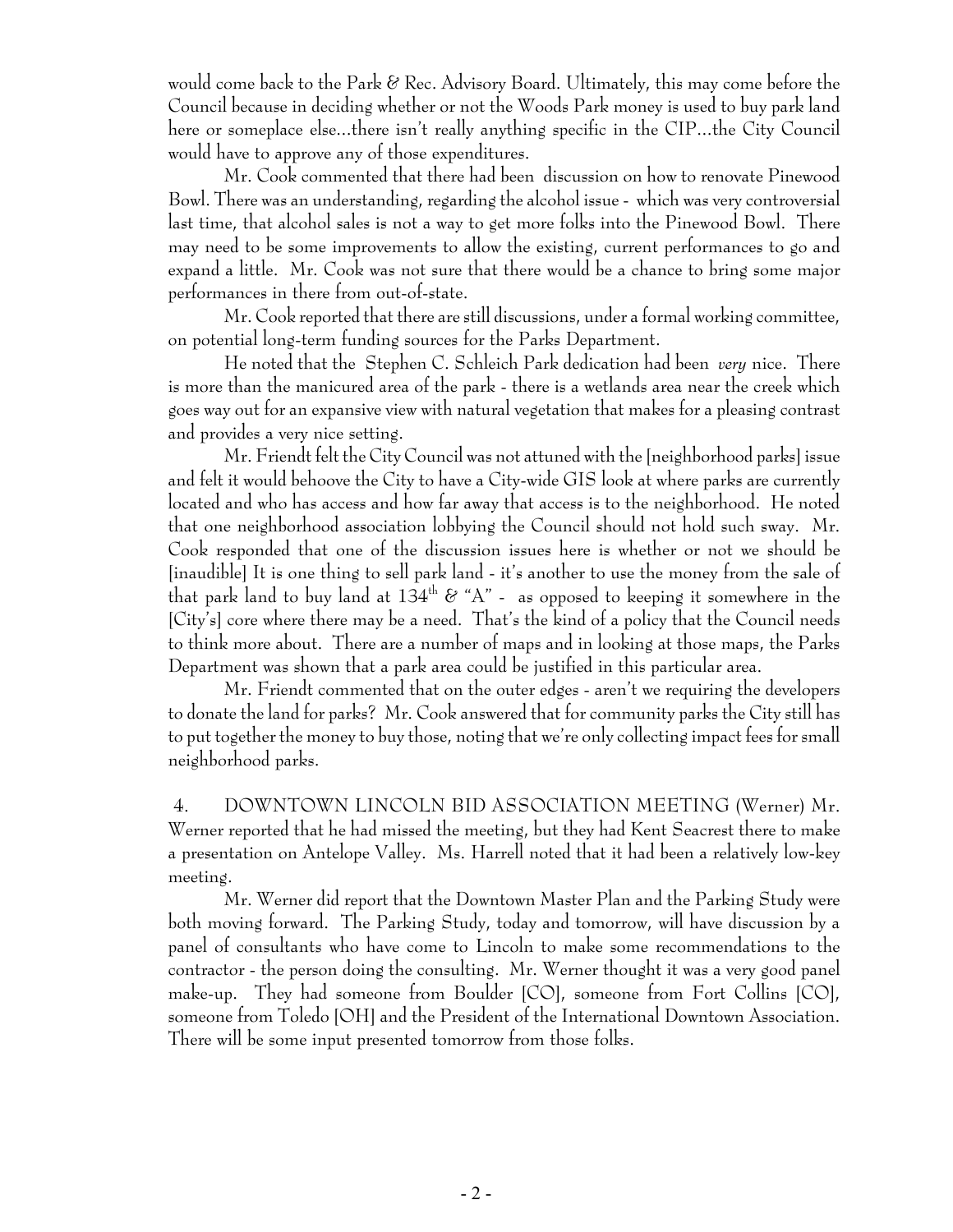5. ISPC (Camp) Mr. Camp was unable to attend due to a scheduling conflict with the PBC's Omaha trip.

 6. RTSD (Cook/Friendt/Svoboda) Mr. Friendt reported that they had passed the Budget and accepted an Audit report. Mr. Werner asked if the RTSD's budget was calling for a tax increase? The answer was no - the rate is the same.

# 7. LPED INVESTORS' MEETING (Werner) - **SEPTEMBER MEETING CANCELLED**

 OTHER MEETINGS - Ms. Newman reported on the NU Directions Meeting. She stated that they had discussed the roundtable workshops that have been mentioned to the Council previously. There had been landlords, neighborhood people, the Police Department, all talking - and asking a few questions. The question was posed as to how the ideal neighborhood would be described. What does it look like during the day - during the night? What is keeping us from having an ideal neighborhood? And what can enhance what we're already doing in the neighborhoods?

Ms. Newman explained that the discussion basically targeted some neighborhoods that had some trouble with student parties on Saturday nights. Ms. Newman had a picture of a site in the North Bottoms, showing one of the properties, after a Saturday evening. It was indicated that this was quite a normal sight in the area. The Roundtable report is going to be presented to the Mayor and to Harvey Perlman [UN-L] at a meeting later this month. Ms. Newman thought that all of the Council Members would get copies of those notes. Basically, in a couple of the locations, (they did Clinton, North Bottoms,  $14<sup>th</sup>$  & Indigo, Hartley, and Everett Near South neighborhoods) - where they have townhouses and duplexes, they have an enormous problem with student parties there. Just one kid on a cell-phone will call somebody, then all of a sudden, there are 200-250 people there. In this particular Roundtable, someone stated that it had been poor planning on the City's part. They allowed something to come into the area that should not have been built at all. They should not have mixed houses [single family] and duplexes. There is a group of 10 houses and 30 duplexes...the single families are the minority. Those single families can either live with it, or move. This particular person is moving out of the neighborhood.

Ms. Newman explained that these are some of the issues they're dealing with. She felt there was a great effort being made and we may be able to make some progress. As we move forward, more information will follow.

Mr. Camp reported on the Public Building Commission's Omaha trip. He and Mr. Cook related some of the similarities and some of the differences between the Omaha and Lincoln PBC's focuses and accomplishments. It was agreed that Omaha had a much better security system (at a cost of nearly three-quarters of a million dollars) installed in their Council Chambers, while Lincoln has a much more Citizen-friendly media and meeting structure, as explained to the two groups by Mr. Bill Luxford of Lincoln's 5-City TV who had also been in attendance at this Joint meeting. The Omaha PBC had come down to Lincoln recently to borrow some of our media ideas.

Mr. Camp noted that their Chambers were very impressive. They had used the Correctional Industries to make new furniture for the Chambers and they had new flat panels. Mr. Cook commented on the three \$5,000, 50" plasma displays. He explained that one was before the dais for the Council Members and the other two are on the walls for viewing by the audience. They also had a "touch voting" system in the Chamber.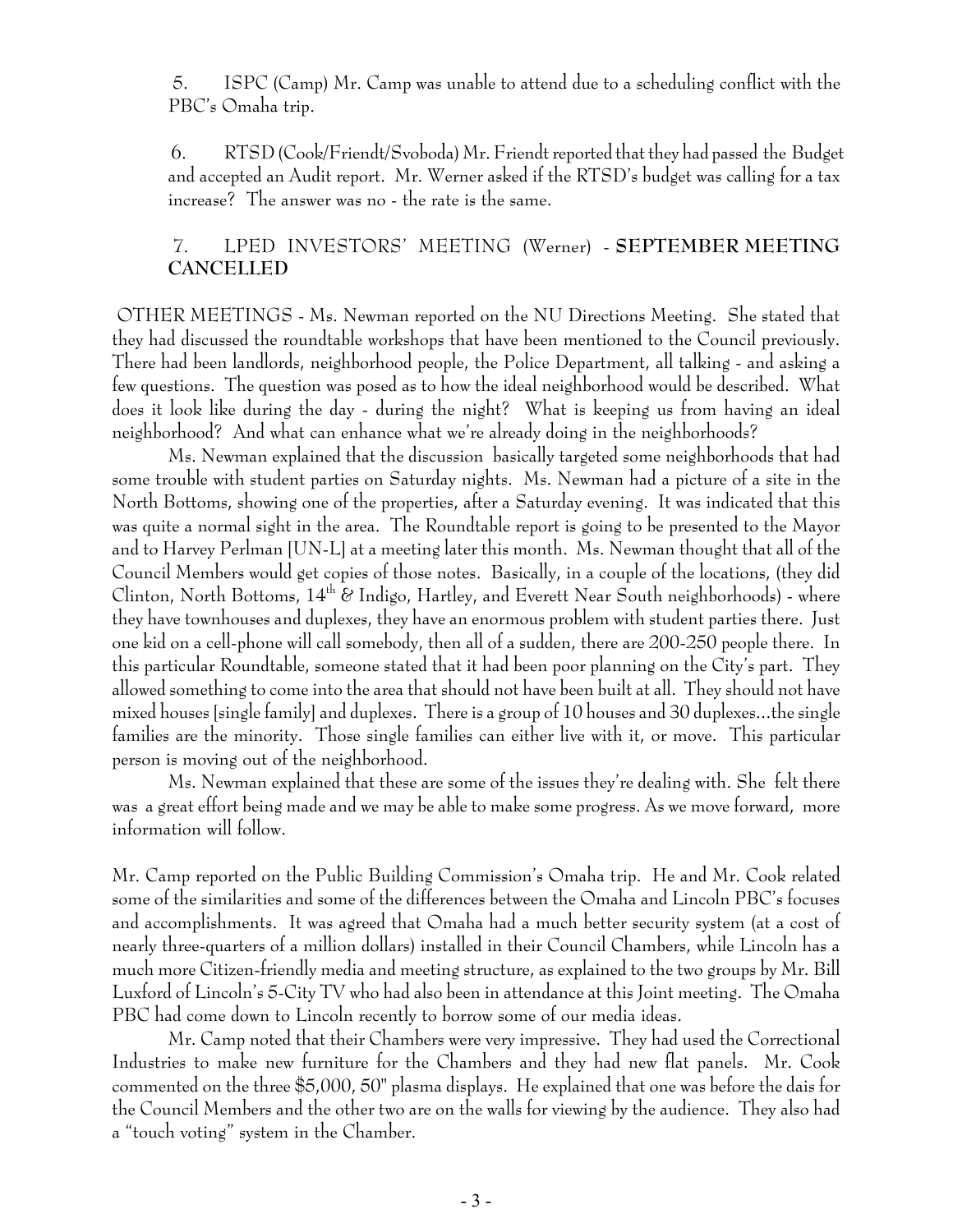Mr. Cook reported that Lincoln has both the City and County do policies for liability; Omaha just has the Building Commission do the liability insurance directly. Their parking arrangement is based on a charge to the employees of 80% of the private sector's fees. They used to have public parking, but eliminated that after 9/11 for security purposes. Mr. Cook thought that might be going a bit far, but noted that they do have a fabulous security system.

**III. APPOINTMENTS/REAPPOINTMENTS -** Ms. Kielty reported that there were two openings on the Women's Commission. Ms. McRoy and Mr. Werner both commented that they had submitted the name of someone they both felt would be a very good addition to that Commission. Ms. Kielty indicated that she had not received the person's application yet, but stated that she would give that person a call.

**IV. REQUESTS OF COUNCIL FROM MAYOR** - Mark Bowen indicated that the only issue for discussion that he had was concerning the photocopy issue which would be discussed under th MISCELLANEOUS portion of this Agenda.

# **V. MEETINGS/INVITATIONS** - Noted Without Significant Comment

## **VI. MISCELLANEOUS -**

1. Discussion regarding cigarette butts around County-City Building -5 minutes. (Requested by Terry Werner) At Mr. Werner's request, Mr. Harry Heafer of the Lincoln/Lancaster County Health Department gave a brief report on the issue. He noted that the complaint Council had received on this issue referenced a large number of "butts" around the County/City Building. He noted that in order to address the issue, it would have to be noted where the numbers were found, whether near the buildings or on the public sidewalks and walkways. Before a policy could be set, it would be necessary to determine where and by whom the littering was being done. He noted that often more receptacles for the disposal of cigarette butts is one of the main tools the Health Department can employ in combating this type of litter.

At Mr. Werner's request, Mr. Heafer explained the recent installation of such receptacles in the Downtown area in compliance with and funding from the "Keep America Beautiful" campaign. Mr. Heafer explained that Lincoln was chosen as one of nine American City's to participate in this beautification project [Cigarette Butt Litter Prevention Research Project]. They have installed 18-19 new, better designed receptacles in the Downtown area. They had also done pre-installation and postinstallation surveys with the businesses in the Downtown area. They would be turning that information into "Keep America Beautiful" to do the actual merging of the data. Mr. Heafer stated that his instinct was that there would be a benefit to the receptacle installation, though it was noted that some smokers would discard their "butts" on the ground when there was a receptacle within two feet of their "drop" site..

It was determined that Mr. Heafer should contact Mr. Don Killeen of the Public Building Commission for further input on how best to address the litter issue around the County/City Building and to determine any costs involved.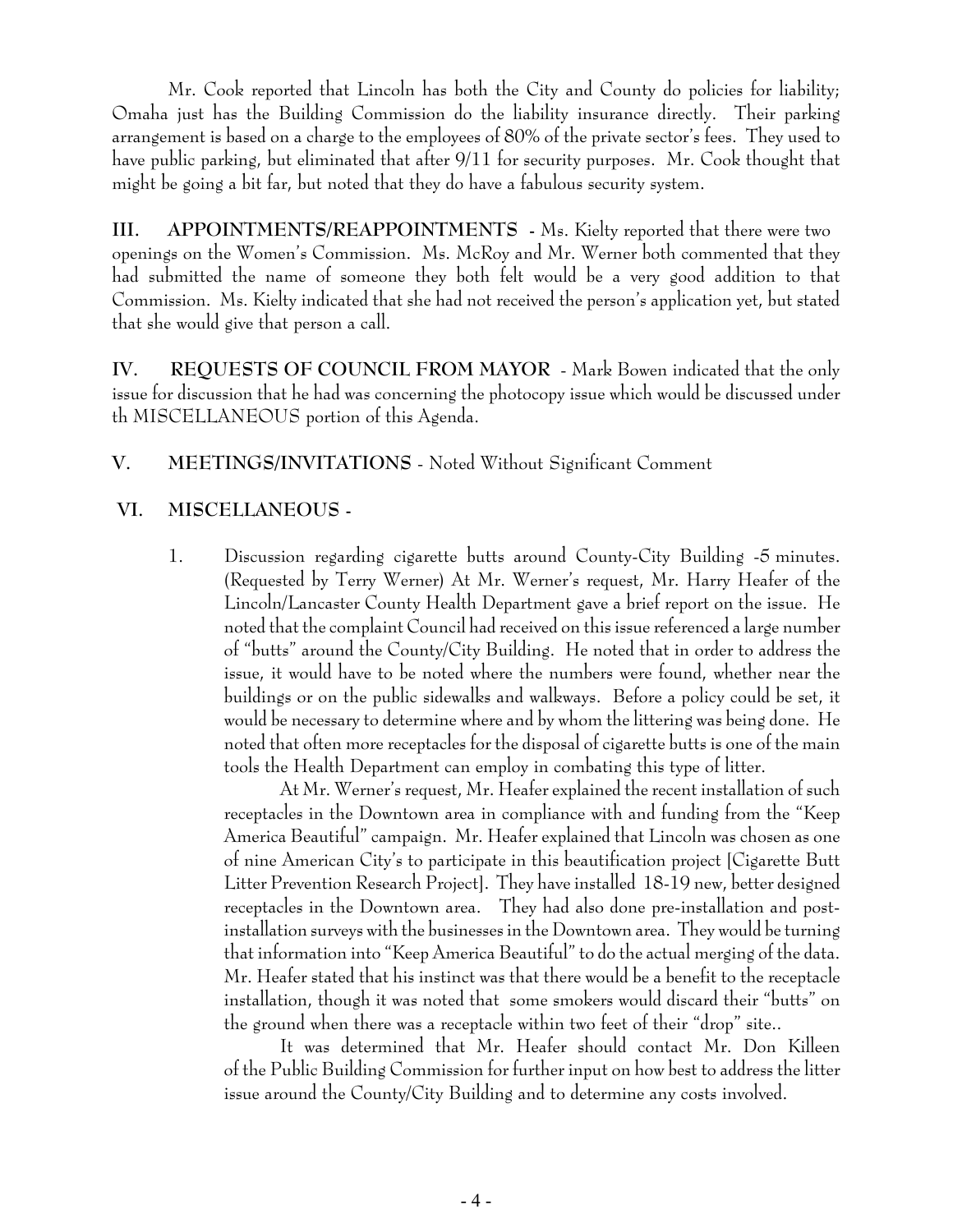- 2. Discussion regarding attached subscription A subscription solicitation from the American Society of Criminology for their publication *"Criminology & Public Policy"* a journal on crime and justice referencing public policies. The cost would be \$125.00 annually. The subscription was attached to the August 30<sup>th</sup> "Noon" Agenda for Council's review. No Council Member indicated that he or she would be interested in subscribing to this journal.
- 3. Discussion regarding Photocopy Procedures for Council Packets. The issue of diminished photocopy budgets for the departments and their inability to supply the previous number of copies to the Council for packet distribution was discussed at some length. A final decision was made to have the departments send one copy to Council, one to the Mayor's Office and one to the City Clerk's Office. The departments would then send the materials electronically and Council Staff would submit the documents to Council in some form yet to be determined. The Formal Council Agenda and it's legislative attachments would continue to be distributed under the current procedure.

The public correspondence would be scanned for distribution electronically on the Directors' Agenda on the Council's Weekly Meeting website. Mr. Cook will work with Mr. Bowen and Council Staff to initiate the new system.

#### **VII. COUNCIL MEMBERS -**

**JON CAMP** - No Further Comments

**JONATHAN COOK** - No Further Comments

**GLENN FRIENDT** - Mr. Friendt noted that he would like to make a motion for the City Council to publicly recognize the need for the 75 million dollar bond issue to catch up on streets roads and trails improvements and to heartily encourage Lincoln voters to vote for the community's future life by approving this bond issue. After some discussion, Mr. Roper noted that a motion could be made at the dais today - with nothing in writing. Ms. McRoy asked why Council couldn't just encourage voters to Vote tomorrow. Mr. Friendt responded that the main purpose in his making this motion is that he understands the "Administration" can't promote or take sides on the bond issue, however, that doesn't preclude City Council Members, as leaders, who have been through this SRT process and have had the findings and been through the debate, to make a public statement.

Mr. Roper stated that he would double check that before the motion is made. A motion can certainly be made to urge people to become familiar with the bond issue and to exercise their right to vote. He suspected that Council could not go so far as to recommend, as a body, that the public vote for it. Mr. Friendt asked why that would be. Mr. Roper noted that it is the public expenditure of tax monies to advocate a position. He would want to make sure that Council has the ability to do that. He noted that this would not be anything in writing....no resolution.

**ANNETTE McROY** - No Further Comments